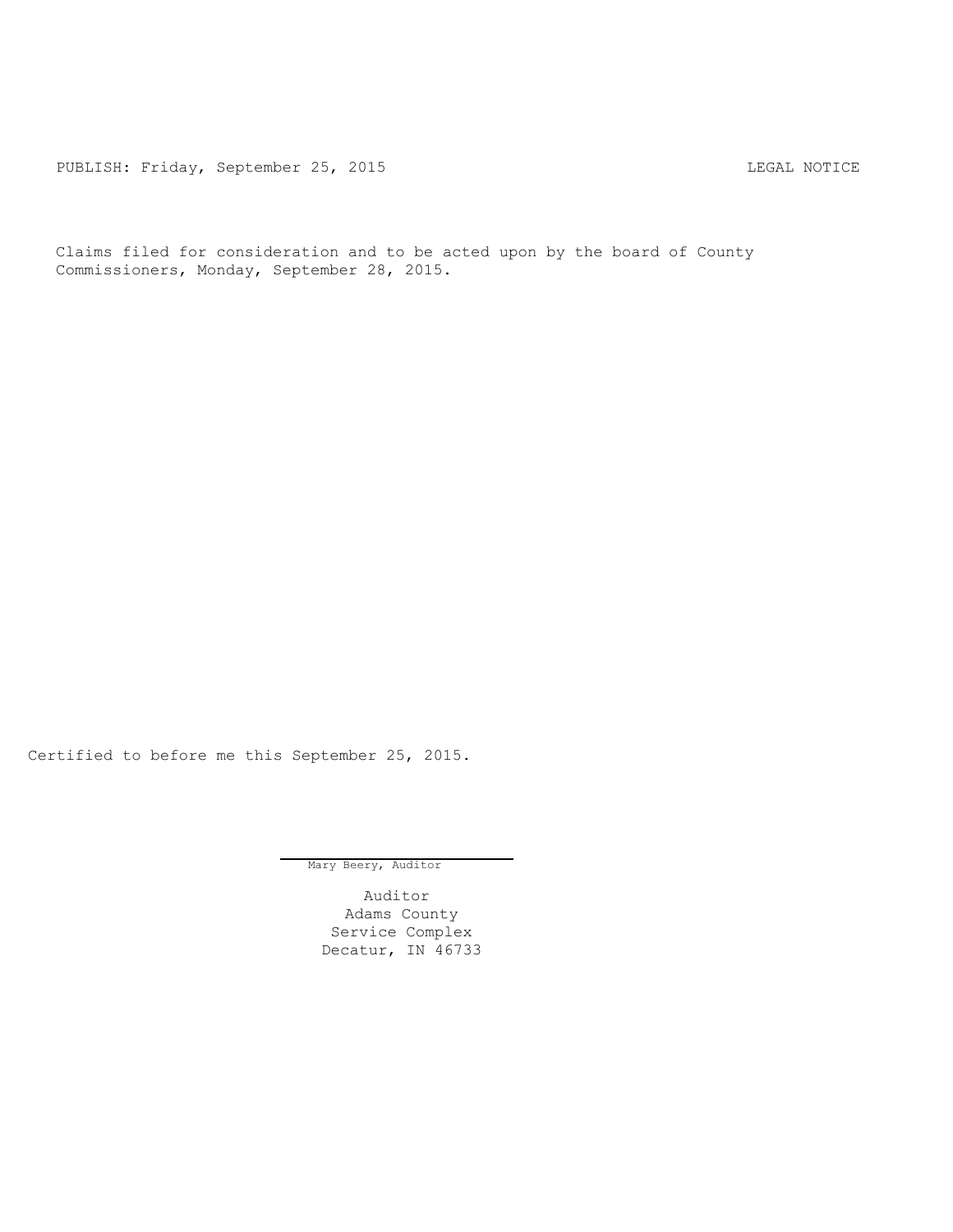

## **Claims Docket for Newspaper Adams County, Indiana**

## For Period: **8/25/2015** to **9/14/2015**

Date Claims to be Paid: **9/28/2015**

*313 W. Jefferson St. Decatur, IN 46733 (219) 724-2600*

| 30.76<br>1,900.00<br>Adams Memorial Hospital<br><b>AIT Laboratories</b><br>180.00<br>6.63<br>12,205.64<br>262.80<br>Arnold Lumber Co., Inc.<br>307.50<br>990.11<br>Berne Ready Mix<br>27.09<br>Suburban Propane LP<br>258.50<br>Butler, Fairman, & Seufer<br>8,580.00<br>811.14<br>54.35<br>120.00<br>Cintas Location #338<br>1,413.48<br>Decatur True Value<br>108.49<br>92.00<br>34.39<br>Dealership Holdings LLC<br>119.00<br>Decatur Daily Democrat<br>331.45<br>Decatur Tire Center<br>857.97<br>126.94<br>126.00<br>Erie Haven<br>2,120.25<br>1,120.00<br>Gordon Food Service<br>4,320.95<br>467.64<br>185.00<br>H M L, Inc.<br>1,720.50<br>Hilty Engine Service<br>193.95<br>575.00<br>59.84<br>Racquel Werich<br>209.48<br>Lehman Feed Mill<br>454.25<br>14.00<br>4,825.23<br>Monroe Trophy<br>180.55<br>61.15<br>Moser Motor Sales, Inc.<br>598.22<br>160.68<br>Nipsco<br>457.25<br>305.01<br>Portland Motor Parts, Inc<br>116.21<br>Roto-Rooter<br>85.00<br>244.34<br>900.00<br>St. Joseph Health Systems, LLC<br>1,710.85<br>156.55<br>Print Shop<br>25.00<br>111.26<br>Top Supply Company LLP<br>200,536.92<br>Tri-State First Aid<br>49.60<br>4,396.30<br>Welder Services, Inc.<br>32.23<br>543.77<br>645.00<br>Witham Toxicology Laboratory<br>71.94<br>Adams County Automotive Supply, Inc.<br>133.63<br>55.50<br>Purdue University<br>400.40<br>25.00<br>359.36<br>Waste Management<br>Hi-Way Service, Inc.<br>41.56<br>45.00<br>478.99<br>Jackson Oil & Solvents, I<br>305.59<br>400.00<br>Bob's Locksmith Shop<br>182.45<br>Tom Magnan/Special Needs<br>462.75<br>558.37<br>20.24<br><b>Expert Transmission</b><br>409.32<br>Koorsen Fire and Security, Inc.<br>6,152.17<br>100.00<br>435.53<br>Adams County Truck Repair, Inc.<br>775.27<br>49.65<br>Law Enforcement Training Board<br>107.00<br>62.87<br><b>Brad Kohlhagen</b><br>19.54<br><b>Fastenal Company</b><br>37.00<br>302.01<br><b>ERS Wireless Communications</b><br>260.00<br>1,570.90<br>840.00<br>Troyer's Market LLC<br>2,788.94<br>3,050.00<br>Harris Computer Systems<br>614.53<br>92.78<br>Larry Weaver<br>244.64<br>Deb Stevens<br>975.00<br>3.74<br>22.97<br>Deborah A. Schantz<br>245.80<br>98.80<br>Verizon Wireless<br>279.03 | Vendor                                   | Amount | <b>Vendor</b> | Amount |
|-------------------------------------------------------------------------------------------------------------------------------------------------------------------------------------------------------------------------------------------------------------------------------------------------------------------------------------------------------------------------------------------------------------------------------------------------------------------------------------------------------------------------------------------------------------------------------------------------------------------------------------------------------------------------------------------------------------------------------------------------------------------------------------------------------------------------------------------------------------------------------------------------------------------------------------------------------------------------------------------------------------------------------------------------------------------------------------------------------------------------------------------------------------------------------------------------------------------------------------------------------------------------------------------------------------------------------------------------------------------------------------------------------------------------------------------------------------------------------------------------------------------------------------------------------------------------------------------------------------------------------------------------------------------------------------------------------------------------------------------------------------------------------------------------------------------------------------------------------------------------------------------------------------------------------------------------------------------------------------------------------------------------------------------------------------------------------------------------------------------------------------------------------------------------------------------------------------------------|------------------------------------------|--------|---------------|--------|
|                                                                                                                                                                                                                                                                                                                                                                                                                                                                                                                                                                                                                                                                                                                                                                                                                                                                                                                                                                                                                                                                                                                                                                                                                                                                                                                                                                                                                                                                                                                                                                                                                                                                                                                                                                                                                                                                                                                                                                                                                                                                                                                                                                                                                         | Adams County Council On Aging, Inc.      |        |               |        |
|                                                                                                                                                                                                                                                                                                                                                                                                                                                                                                                                                                                                                                                                                                                                                                                                                                                                                                                                                                                                                                                                                                                                                                                                                                                                                                                                                                                                                                                                                                                                                                                                                                                                                                                                                                                                                                                                                                                                                                                                                                                                                                                                                                                                                         | <b>Adams County Solid Waste</b>          |        |               |        |
|                                                                                                                                                                                                                                                                                                                                                                                                                                                                                                                                                                                                                                                                                                                                                                                                                                                                                                                                                                                                                                                                                                                                                                                                                                                                                                                                                                                                                                                                                                                                                                                                                                                                                                                                                                                                                                                                                                                                                                                                                                                                                                                                                                                                                         | Indiana Michigan Power                   |        |               |        |
|                                                                                                                                                                                                                                                                                                                                                                                                                                                                                                                                                                                                                                                                                                                                                                                                                                                                                                                                                                                                                                                                                                                                                                                                                                                                                                                                                                                                                                                                                                                                                                                                                                                                                                                                                                                                                                                                                                                                                                                                                                                                                                                                                                                                                         | Baker And Sons Plumbing &                |        |               |        |
|                                                                                                                                                                                                                                                                                                                                                                                                                                                                                                                                                                                                                                                                                                                                                                                                                                                                                                                                                                                                                                                                                                                                                                                                                                                                                                                                                                                                                                                                                                                                                                                                                                                                                                                                                                                                                                                                                                                                                                                                                                                                                                                                                                                                                         | Berne Tri-Weekly News                    |        |               |        |
|                                                                                                                                                                                                                                                                                                                                                                                                                                                                                                                                                                                                                                                                                                                                                                                                                                                                                                                                                                                                                                                                                                                                                                                                                                                                                                                                                                                                                                                                                                                                                                                                                                                                                                                                                                                                                                                                                                                                                                                                                                                                                                                                                                                                                         | <b>BSN</b> Sports Inc                    |        |               |        |
|                                                                                                                                                                                                                                                                                                                                                                                                                                                                                                                                                                                                                                                                                                                                                                                                                                                                                                                                                                                                                                                                                                                                                                                                                                                                                                                                                                                                                                                                                                                                                                                                                                                                                                                                                                                                                                                                                                                                                                                                                                                                                                                                                                                                                         | Chet's Pest Control                      |        |               |        |
|                                                                                                                                                                                                                                                                                                                                                                                                                                                                                                                                                                                                                                                                                                                                                                                                                                                                                                                                                                                                                                                                                                                                                                                                                                                                                                                                                                                                                                                                                                                                                                                                                                                                                                                                                                                                                                                                                                                                                                                                                                                                                                                                                                                                                         | City Of Decatur                          |        |               |        |
|                                                                                                                                                                                                                                                                                                                                                                                                                                                                                                                                                                                                                                                                                                                                                                                                                                                                                                                                                                                                                                                                                                                                                                                                                                                                                                                                                                                                                                                                                                                                                                                                                                                                                                                                                                                                                                                                                                                                                                                                                                                                                                                                                                                                                         | <b>Complete Printing Service</b>         |        |               |        |
|                                                                                                                                                                                                                                                                                                                                                                                                                                                                                                                                                                                                                                                                                                                                                                                                                                                                                                                                                                                                                                                                                                                                                                                                                                                                                                                                                                                                                                                                                                                                                                                                                                                                                                                                                                                                                                                                                                                                                                                                                                                                                                                                                                                                                         | Craigville Telephone Comp                |        |               |        |
|                                                                                                                                                                                                                                                                                                                                                                                                                                                                                                                                                                                                                                                                                                                                                                                                                                                                                                                                                                                                                                                                                                                                                                                                                                                                                                                                                                                                                                                                                                                                                                                                                                                                                                                                                                                                                                                                                                                                                                                                                                                                                                                                                                                                                         | <b>Decatur Dental Services</b>           |        |               |        |
|                                                                                                                                                                                                                                                                                                                                                                                                                                                                                                                                                                                                                                                                                                                                                                                                                                                                                                                                                                                                                                                                                                                                                                                                                                                                                                                                                                                                                                                                                                                                                                                                                                                                                                                                                                                                                                                                                                                                                                                                                                                                                                                                                                                                                         | Douglas L. Bauman                        |        |               |        |
|                                                                                                                                                                                                                                                                                                                                                                                                                                                                                                                                                                                                                                                                                                                                                                                                                                                                                                                                                                                                                                                                                                                                                                                                                                                                                                                                                                                                                                                                                                                                                                                                                                                                                                                                                                                                                                                                                                                                                                                                                                                                                                                                                                                                                         | Fleming Excavating, Inc.                 |        |               |        |
|                                                                                                                                                                                                                                                                                                                                                                                                                                                                                                                                                                                                                                                                                                                                                                                                                                                                                                                                                                                                                                                                                                                                                                                                                                                                                                                                                                                                                                                                                                                                                                                                                                                                                                                                                                                                                                                                                                                                                                                                                                                                                                                                                                                                                         | Grimm's Auto                             |        |               |        |
|                                                                                                                                                                                                                                                                                                                                                                                                                                                                                                                                                                                                                                                                                                                                                                                                                                                                                                                                                                                                                                                                                                                                                                                                                                                                                                                                                                                                                                                                                                                                                                                                                                                                                                                                                                                                                                                                                                                                                                                                                                                                                                                                                                                                                         | Hall Signs                               |        |               |        |
|                                                                                                                                                                                                                                                                                                                                                                                                                                                                                                                                                                                                                                                                                                                                                                                                                                                                                                                                                                                                                                                                                                                                                                                                                                                                                                                                                                                                                                                                                                                                                                                                                                                                                                                                                                                                                                                                                                                                                                                                                                                                                                                                                                                                                         | <b>Innovative Concepts</b>               |        |               |        |
|                                                                                                                                                                                                                                                                                                                                                                                                                                                                                                                                                                                                                                                                                                                                                                                                                                                                                                                                                                                                                                                                                                                                                                                                                                                                                                                                                                                                                                                                                                                                                                                                                                                                                                                                                                                                                                                                                                                                                                                                                                                                                                                                                                                                                         | <b>Kiess Electric</b>                    |        |               |        |
|                                                                                                                                                                                                                                                                                                                                                                                                                                                                                                                                                                                                                                                                                                                                                                                                                                                                                                                                                                                                                                                                                                                                                                                                                                                                                                                                                                                                                                                                                                                                                                                                                                                                                                                                                                                                                                                                                                                                                                                                                                                                                                                                                                                                                         | Mind's Eye Graphics                      |        |               |        |
|                                                                                                                                                                                                                                                                                                                                                                                                                                                                                                                                                                                                                                                                                                                                                                                                                                                                                                                                                                                                                                                                                                                                                                                                                                                                                                                                                                                                                                                                                                                                                                                                                                                                                                                                                                                                                                                                                                                                                                                                                                                                                                                                                                                                                         | Monroe Water Department                  |        |               |        |
|                                                                                                                                                                                                                                                                                                                                                                                                                                                                                                                                                                                                                                                                                                                                                                                                                                                                                                                                                                                                                                                                                                                                                                                                                                                                                                                                                                                                                                                                                                                                                                                                                                                                                                                                                                                                                                                                                                                                                                                                                                                                                                                                                                                                                         | National Oil And Gas                     |        |               |        |
|                                                                                                                                                                                                                                                                                                                                                                                                                                                                                                                                                                                                                                                                                                                                                                                                                                                                                                                                                                                                                                                                                                                                                                                                                                                                                                                                                                                                                                                                                                                                                                                                                                                                                                                                                                                                                                                                                                                                                                                                                                                                                                                                                                                                                         | Patrick R Miller                         |        |               |        |
|                                                                                                                                                                                                                                                                                                                                                                                                                                                                                                                                                                                                                                                                                                                                                                                                                                                                                                                                                                                                                                                                                                                                                                                                                                                                                                                                                                                                                                                                                                                                                                                                                                                                                                                                                                                                                                                                                                                                                                                                                                                                                                                                                                                                                         | Quill Corporation                        |        |               |        |
|                                                                                                                                                                                                                                                                                                                                                                                                                                                                                                                                                                                                                                                                                                                                                                                                                                                                                                                                                                                                                                                                                                                                                                                                                                                                                                                                                                                                                                                                                                                                                                                                                                                                                                                                                                                                                                                                                                                                                                                                                                                                                                                                                                                                                         | Selking International                    |        |               |        |
|                                                                                                                                                                                                                                                                                                                                                                                                                                                                                                                                                                                                                                                                                                                                                                                                                                                                                                                                                                                                                                                                                                                                                                                                                                                                                                                                                                                                                                                                                                                                                                                                                                                                                                                                                                                                                                                                                                                                                                                                                                                                                                                                                                                                                         | Stone-Street Quarries, Inc.              |        |               |        |
|                                                                                                                                                                                                                                                                                                                                                                                                                                                                                                                                                                                                                                                                                                                                                                                                                                                                                                                                                                                                                                                                                                                                                                                                                                                                                                                                                                                                                                                                                                                                                                                                                                                                                                                                                                                                                                                                                                                                                                                                                                                                                                                                                                                                                         | Thomas Wade Sheets                       |        |               |        |
|                                                                                                                                                                                                                                                                                                                                                                                                                                                                                                                                                                                                                                                                                                                                                                                                                                                                                                                                                                                                                                                                                                                                                                                                                                                                                                                                                                                                                                                                                                                                                                                                                                                                                                                                                                                                                                                                                                                                                                                                                                                                                                                                                                                                                         | Treasurer of Adams County                |        |               |        |
|                                                                                                                                                                                                                                                                                                                                                                                                                                                                                                                                                                                                                                                                                                                                                                                                                                                                                                                                                                                                                                                                                                                                                                                                                                                                                                                                                                                                                                                                                                                                                                                                                                                                                                                                                                                                                                                                                                                                                                                                                                                                                                                                                                                                                         | Underground Pipe & Valve,                |        |               |        |
|                                                                                                                                                                                                                                                                                                                                                                                                                                                                                                                                                                                                                                                                                                                                                                                                                                                                                                                                                                                                                                                                                                                                                                                                                                                                                                                                                                                                                                                                                                                                                                                                                                                                                                                                                                                                                                                                                                                                                                                                                                                                                                                                                                                                                         | West Payment Center                      |        |               |        |
|                                                                                                                                                                                                                                                                                                                                                                                                                                                                                                                                                                                                                                                                                                                                                                                                                                                                                                                                                                                                                                                                                                                                                                                                                                                                                                                                                                                                                                                                                                                                                                                                                                                                                                                                                                                                                                                                                                                                                                                                                                                                                                                                                                                                                         | Schwartz Marathon of Berne Inc.          |        |               |        |
|                                                                                                                                                                                                                                                                                                                                                                                                                                                                                                                                                                                                                                                                                                                                                                                                                                                                                                                                                                                                                                                                                                                                                                                                                                                                                                                                                                                                                                                                                                                                                                                                                                                                                                                                                                                                                                                                                                                                                                                                                                                                                                                                                                                                                         | Jay County REMC                          |        |               |        |
|                                                                                                                                                                                                                                                                                                                                                                                                                                                                                                                                                                                                                                                                                                                                                                                                                                                                                                                                                                                                                                                                                                                                                                                                                                                                                                                                                                                                                                                                                                                                                                                                                                                                                                                                                                                                                                                                                                                                                                                                                                                                                                                                                                                                                         | Adam T. Miller                           |        |               |        |
|                                                                                                                                                                                                                                                                                                                                                                                                                                                                                                                                                                                                                                                                                                                                                                                                                                                                                                                                                                                                                                                                                                                                                                                                                                                                                                                                                                                                                                                                                                                                                                                                                                                                                                                                                                                                                                                                                                                                                                                                                                                                                                                                                                                                                         | B Secure Alarm Systems, Inc.             |        |               |        |
|                                                                                                                                                                                                                                                                                                                                                                                                                                                                                                                                                                                                                                                                                                                                                                                                                                                                                                                                                                                                                                                                                                                                                                                                                                                                                                                                                                                                                                                                                                                                                                                                                                                                                                                                                                                                                                                                                                                                                                                                                                                                                                                                                                                                                         | Summit City Reporting, Inc.              |        |               |        |
|                                                                                                                                                                                                                                                                                                                                                                                                                                                                                                                                                                                                                                                                                                                                                                                                                                                                                                                                                                                                                                                                                                                                                                                                                                                                                                                                                                                                                                                                                                                                                                                                                                                                                                                                                                                                                                                                                                                                                                                                                                                                                                                                                                                                                         | Indiana County Auditors' Association     |        |               |        |
|                                                                                                                                                                                                                                                                                                                                                                                                                                                                                                                                                                                                                                                                                                                                                                                                                                                                                                                                                                                                                                                                                                                                                                                                                                                                                                                                                                                                                                                                                                                                                                                                                                                                                                                                                                                                                                                                                                                                                                                                                                                                                                                                                                                                                         | Zurcher's Best-One Tire & Auto Care, Inc |        |               |        |
|                                                                                                                                                                                                                                                                                                                                                                                                                                                                                                                                                                                                                                                                                                                                                                                                                                                                                                                                                                                                                                                                                                                                                                                                                                                                                                                                                                                                                                                                                                                                                                                                                                                                                                                                                                                                                                                                                                                                                                                                                                                                                                                                                                                                                         | Kristina Nichols                         |        |               |        |
|                                                                                                                                                                                                                                                                                                                                                                                                                                                                                                                                                                                                                                                                                                                                                                                                                                                                                                                                                                                                                                                                                                                                                                                                                                                                                                                                                                                                                                                                                                                                                                                                                                                                                                                                                                                                                                                                                                                                                                                                                                                                                                                                                                                                                         | Harvest Land Co-op                       |        |               |        |
|                                                                                                                                                                                                                                                                                                                                                                                                                                                                                                                                                                                                                                                                                                                                                                                                                                                                                                                                                                                                                                                                                                                                                                                                                                                                                                                                                                                                                                                                                                                                                                                                                                                                                                                                                                                                                                                                                                                                                                                                                                                                                                                                                                                                                         | Wal-Mart                                 |        |               |        |
|                                                                                                                                                                                                                                                                                                                                                                                                                                                                                                                                                                                                                                                                                                                                                                                                                                                                                                                                                                                                                                                                                                                                                                                                                                                                                                                                                                                                                                                                                                                                                                                                                                                                                                                                                                                                                                                                                                                                                                                                                                                                                                                                                                                                                         | Advanced Imaging Solutions, Inc.         |        |               |        |
|                                                                                                                                                                                                                                                                                                                                                                                                                                                                                                                                                                                                                                                                                                                                                                                                                                                                                                                                                                                                                                                                                                                                                                                                                                                                                                                                                                                                                                                                                                                                                                                                                                                                                                                                                                                                                                                                                                                                                                                                                                                                                                                                                                                                                         | <b>Missy Smitley</b>                     |        |               |        |
|                                                                                                                                                                                                                                                                                                                                                                                                                                                                                                                                                                                                                                                                                                                                                                                                                                                                                                                                                                                                                                                                                                                                                                                                                                                                                                                                                                                                                                                                                                                                                                                                                                                                                                                                                                                                                                                                                                                                                                                                                                                                                                                                                                                                                         | Petty Cash-Adams Co. Health Dept.        |        |               |        |
|                                                                                                                                                                                                                                                                                                                                                                                                                                                                                                                                                                                                                                                                                                                                                                                                                                                                                                                                                                                                                                                                                                                                                                                                                                                                                                                                                                                                                                                                                                                                                                                                                                                                                                                                                                                                                                                                                                                                                                                                                                                                                                                                                                                                                         | <b>Adams County Sheriff's Department</b> |        |               |        |
|                                                                                                                                                                                                                                                                                                                                                                                                                                                                                                                                                                                                                                                                                                                                                                                                                                                                                                                                                                                                                                                                                                                                                                                                                                                                                                                                                                                                                                                                                                                                                                                                                                                                                                                                                                                                                                                                                                                                                                                                                                                                                                                                                                                                                         | Michael G. Werling                       |        |               |        |
|                                                                                                                                                                                                                                                                                                                                                                                                                                                                                                                                                                                                                                                                                                                                                                                                                                                                                                                                                                                                                                                                                                                                                                                                                                                                                                                                                                                                                                                                                                                                                                                                                                                                                                                                                                                                                                                                                                                                                                                                                                                                                                                                                                                                                         | E & B Paving, Inc.                       |        |               |        |
|                                                                                                                                                                                                                                                                                                                                                                                                                                                                                                                                                                                                                                                                                                                                                                                                                                                                                                                                                                                                                                                                                                                                                                                                                                                                                                                                                                                                                                                                                                                                                                                                                                                                                                                                                                                                                                                                                                                                                                                                                                                                                                                                                                                                                         | Dawn Grimm                               |        |               |        |
|                                                                                                                                                                                                                                                                                                                                                                                                                                                                                                                                                                                                                                                                                                                                                                                                                                                                                                                                                                                                                                                                                                                                                                                                                                                                                                                                                                                                                                                                                                                                                                                                                                                                                                                                                                                                                                                                                                                                                                                                                                                                                                                                                                                                                         | <b>HPS LLC</b>                           |        |               |        |
|                                                                                                                                                                                                                                                                                                                                                                                                                                                                                                                                                                                                                                                                                                                                                                                                                                                                                                                                                                                                                                                                                                                                                                                                                                                                                                                                                                                                                                                                                                                                                                                                                                                                                                                                                                                                                                                                                                                                                                                                                                                                                                                                                                                                                         | Alpine Falls, Inc.                       |        |               |        |
|                                                                                                                                                                                                                                                                                                                                                                                                                                                                                                                                                                                                                                                                                                                                                                                                                                                                                                                                                                                                                                                                                                                                                                                                                                                                                                                                                                                                                                                                                                                                                                                                                                                                                                                                                                                                                                                                                                                                                                                                                                                                                                                                                                                                                         | Oral and Maxillofacial Surgery           |        |               |        |